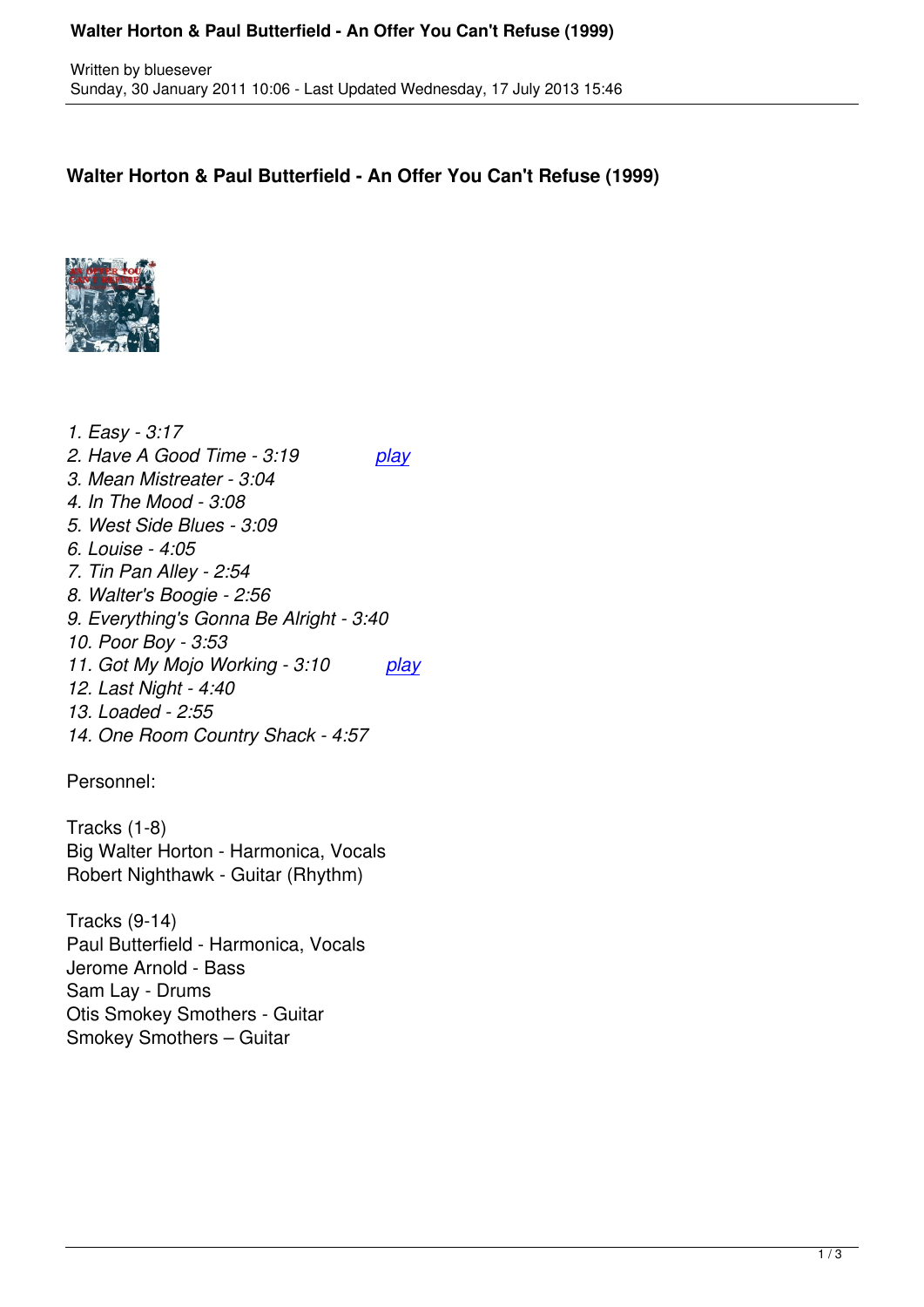"An Offer You Can't Refuse" is one of the best blues harmonica compilations put together. Walter Horton's material on this recording is some of the best music I have ever heard in my life. Horton's control, note choice, and near endless well of ideas give a textbook example of what every harmonica player (and musician) needs to do in order to be a competent musician. Horton's treatment of "Easy" is a bit sparser than the one he did with Jimmy Deberry long ago; he takes a more restrained approach, but still lets it loose on certain parts of the song. Absolutely brilliant work.

"Have a Good Time" is a straight ahead exchange with Robert Nighthawk backing (as throughout the record), Horton lays it hard and down-home through his solos showing just how to treat the song. Horton's virtue is that he leaves a good amount of space to let his notes breathe through his solos, so that they don't bunch up and sound insignificant. "Mean Mistreater" is a slow blues in 1st position that is soulful and pretty. This is how all you harp players need to solo over a slow blues, beautifully done; Nighthawk's backing is simple and dead-on as well. All you SRV clone twits can learn a thing or two from Robert Nighthawk, it ain't always about the soloing!

"In the Mood" is an upbeat frisky deal that has Horton throwing notes down with authority. Great singing and solid backing with Horton doing some very hard (yet musical) lines make this alone worth the price of the CD. "West Side Blues" is a steady, high and lonesome blues feel with very tasteful soloing on Horton's part. Horton plays the melody through much of this song, but makes it sound wonderful. "Louise" is another steady feeling blues with Horton singing and dominating; beautiful lines, with acoustic harp make this a winner. "Tin Pan Alley" is a sweet lowdown song, Horton's soloing is slow and well paced. "Walter's Boogie" rounds out the Horton section; uptempo, and seriously well done, Horton lays a lesson in tone and control that is near scary at times. Very well done.

The Butterfield section was taken from a 1963 night club gig with Smokey Smothers and Sam Lay. A nice recording, not Butterfield's best, but a good sneak preview of what was to come from the illustrious Butterfield. A great recording that's worth your money. If you are learning to play harmonica, this CD should be in your library; it will do more for you than most instructional books could ever do. –by "pl500"

download: uploaded anonfiles mega 4shared mixturecloud yandex mediafire zidd u